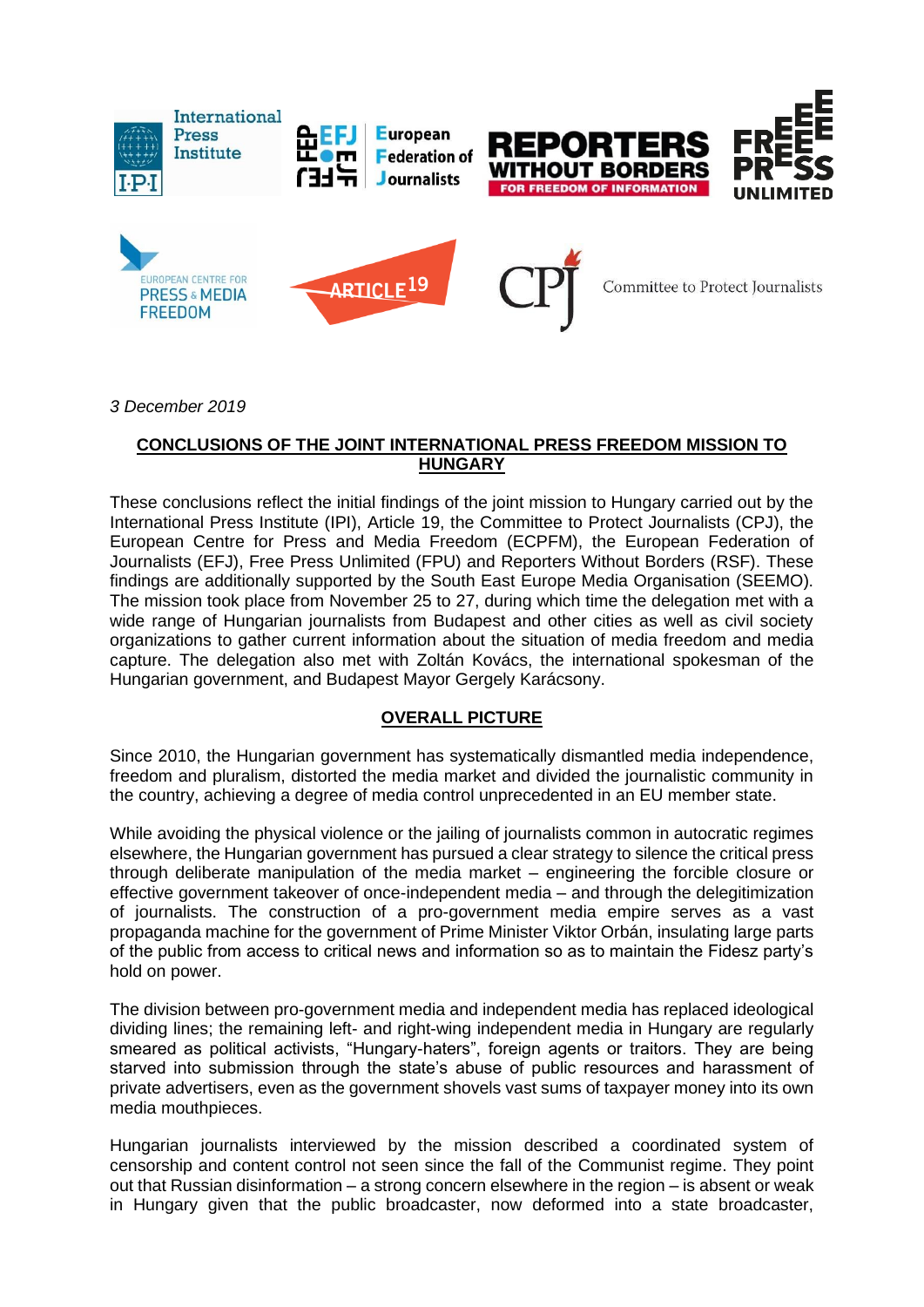effectively plays this role, together with the pro-government KESMA media group. Independent journalists are subject to pervasive discrimination by the state, denied access to publicly held information, excluded from official events and prevented or actively hindered from communicating with public officials.

A small number of critical, independent media continue to exist in Hungary, though they are under constant threat and in many cases suffer from a lack of financial resources. Their work is blunted by a dominant pro-government narrative, and their reach is mostly limited to the capital, leaving the majority of the country's population in the dark. Readers and viewers who do not actively look for alternative sources of news (mainly online) receive a virtually exclusively government narrative given the government's level of control over the print, radio and television markets. Furthermore, the impact of the independent press is highly limited as the outcomes of journalistic investigations are simply ignored by the state apparatus due to informal government control over key institutions, including prosecutor's offices. In general, the independent press often finds itself fact-checking and countering the misinformation spread by the pro-government media, thus losing the possibility to influence public discourse. Meanwhile, financial stress, job loss, self-censorship and bureaucratic harassment have deeply damaged the profession, hindering its ability to perform its much-needed watchdog role.

The Hungarian system of media control was deliberately designed to deter scrutiny and provide its rulers with superficial deniability. But this is not an excuse for the inaction of the European Union, whose procedures have failed to prevent a member state from openly and obviously undermining the media as a fully functioning element of democracy. Moreover, this lack of action has effectively given the Fidesz government an open door to export its illiberal media model throughout Central and Eastern Europe, endangering the independent press across the region. The message is that if Hungary can do away with independent media, others can, too, free from EU pressure. Moreover, the fact that an EU member state so clearly deviates from international standards on media freedom undermines the EU's efforts to promote and defend media freedom elsewhere in the world.

In an interview with the mission, the Hungarian government's international spokesperson denied the existence of problems with media freedom and media pluralism in Hungary. He stated that it was not the media's role to control power and described independent journalists as political activists. This is in line with the government's effort to redefine journalism by reducing it to the role of passing the government's preferred information to readers.

The mission arrived in Hungary just as an anti-Semitic smear campaign was underway against two journalists working for the independent online news portal Index.hu over an article in which one of the journalists admitted that he did not stand when a nationalistic song was played at a stadium inauguration. The two journalists were subject to vicious attacks on pro-government television and on posters in Budapest. The attack and the subsequent claim by the government spokesperson to paint it as a deliberate provocation by the "left-wing" media, which reported the case, symbolize the state of independent media in Hungary today.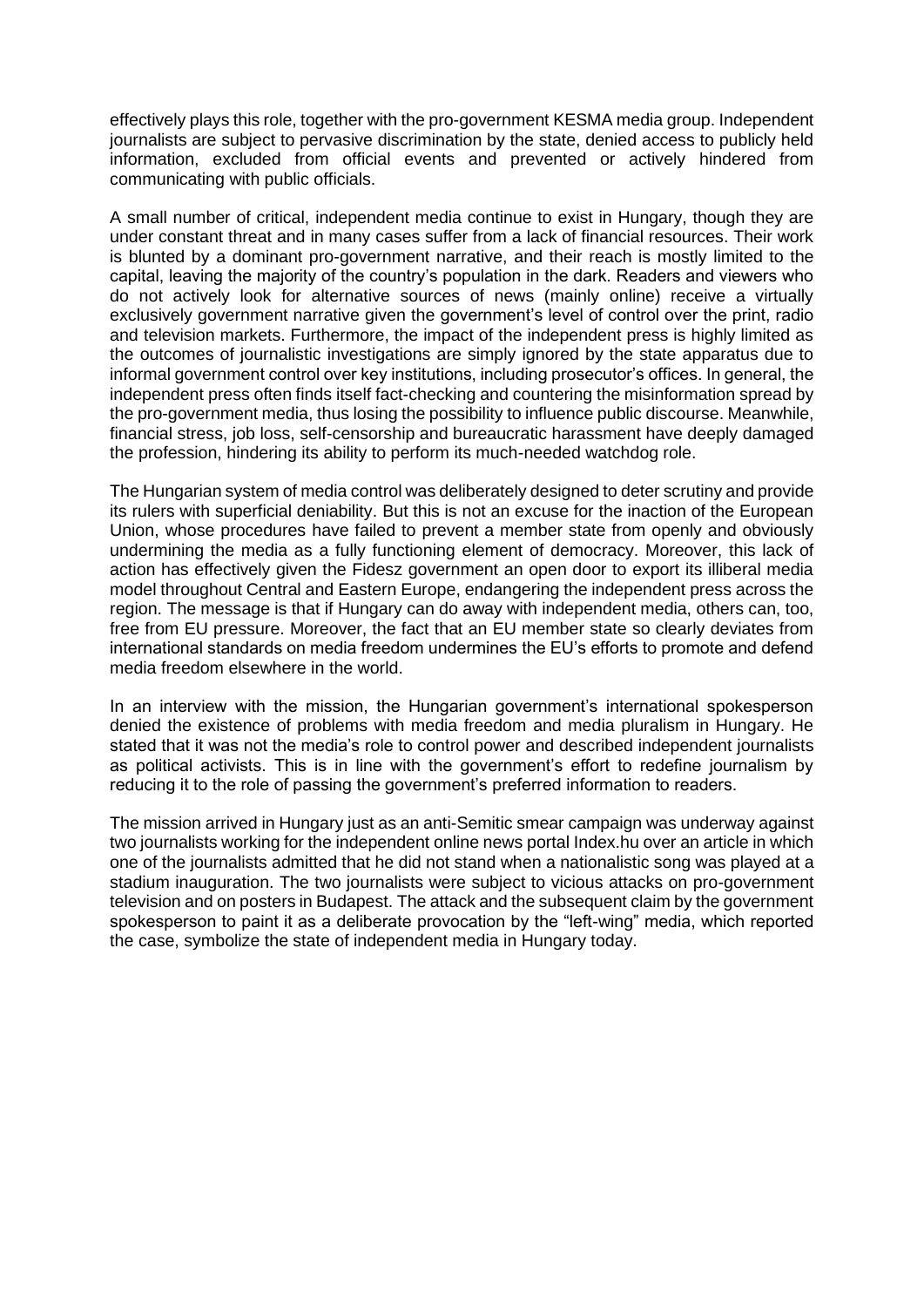# **SELECTED FINDINGS BY TOPIC**

#### **Media pluralism**

- Media ownership is heavily concentrated in the hands of the government, either directly or through pro-government investors. The Hungarian government maintains a veil of media pluralism by citing the few independent media outlets that exist and pointing out – misleadingly – that some of these media remain market leaders (though only barely). But the relevant metric is the overall market picture, not the relative position of an individual outlet. In Hungary, the overall reach of all media directly or indirectly controlled by the government far outweighs that of independent media.
- Independent research shows that nearly 80 percent of the market for political and public affairs news is "financed by sources decided by the ruling party". This figure includes pro-government private media as well as public media. Pro-government media have a quasi-monopoly in the daily print media and radio sectors and are dominant overall in the television sector, especially when counting the public broadcaster. The online sector is more balanced on paper, but the reach of online media is primarily restricted to urban areas.
- Following the closures of influential dailies Népszabadság and Magyar Nemzet, Hungary has just one remaining independent political daily, Népszava, with a circulation of only 20,000. By contrast, the government-controlled network of regional daily newspapers alone have a combined circulation of over 200,000. There is a single independent talk radio station, Klubrádió, whose reach is restricted to Budapest. There is one independent cable TV station with political programmes (ATV, with a small market share) while the evening news of the independent commercial broadcaster RTL Klub, still a market leader, carries reports on government-related controversies among other stories. These outlets, as well as a handful of independent weeklies, compete against dozens of pro-government media outlets, many of which are supported by market-distorting practices and combine to dominate the market.
- Content coordination throughout the pro-government media empire, and especially within the KESMA foundation, has led to an overwhelming dominance of the state narrative. This is especially true outside major urban centres, where independent media have effectively disappeared. Multiple journalists gave the example that while driving in these areas, there are no channels available that do not broadcast progovernment news. All regional daily newspapers are under government control.
- Numerous experts suggested that the government's strategy is to allow just enough independent media to claim the existence of a free press – following the Putin model – while insulating a large part of the population (particularly those outside of cities) from critical narratives, forming a solid base to keep it in power.
- The government's deliberate media concentration plan reached a provisional apex last year when pro-government investors "donated" 467 media outlets – many of which were originally acquired with loans from state banks, i.e., taxpayer money – to the Central European Press and Media Foundation (KESMA), which is under effective government control. This foundation facilitates the financial management and content control regarding pro-government media. The threat to competition and pluralism in the media market posed by KESMA is so blatant that the government felt compelled to exempt, by decree, the merger and the foundation's activities from oversight by the Hungarian Competition Authority and the Media Council, even though these bodies are already controlled by the ruling party.

#### **Media market distortion**

• The government has mobilized its control over state resources to marginalize the independent press and distort the media market in favour of a dominant progovernment narrative.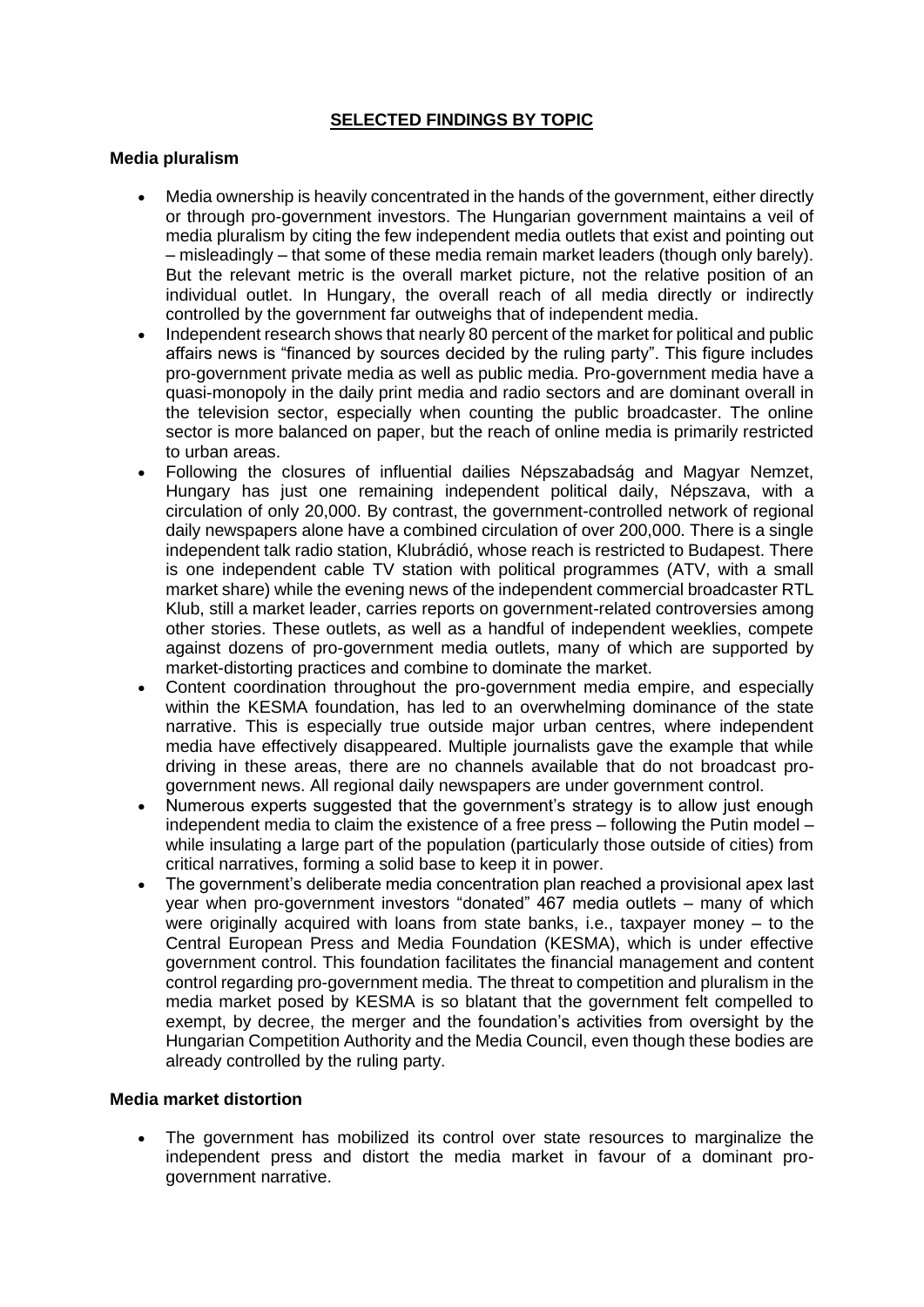- Most prominently, state advertising has been weaponized to fund pro-government media and starve independent outlets. The latter are almost completely excluded as beneficiaries of state advertising, further distorting competition dynamics in the media market and strongly affecting the sustainability of the sector. In 2018, for instance, the pro-government broadcaster TV2 received 67 percent of state advertising in the television sector, while the independent RTL Klub, of similar reach, received just 1 percent. This imbalance is reflected across all sectors.
- The Hungarian government spokesman stated that media pluralism was important to the government, but rejected – implausibly – any connection between media pluralism and state advertising. He stated that the distribution of advertising follows market logic. This claim is easily refuted. Despite their large reach, the independent broadcaster RTL Klub (estimated 10 percent audience share in 2018) and the independent online news site Index.hu (1 million real daily users, according to the site), for instance, receive virtually zero in state advertising.
- Compounding the problem, commercial advertisers both Hungarian and multinational companies – are under pressure not to advertise with independent media. It is not fully clear whether this is due to direct pressure or to self-censorship for fear of economic or tax-related retaliation by the government. Potential media investors are deterred in a similar fashion.
- The viability of independent media outlets is further threatened by government control or pressure over other sectors that are important for their functioning, such as printing presses and distribution companies.

# **Public service media**

- Hungary's public service media have been deformed into state media. News coverage is not balanced and opposition politicians and viewpoints are either absent or – where there are legal requirements, such as during election campaigns – presented in a negative light.
- The government has removed the public broadcaster from scrutiny through what amounts to a shell-company construction. The actual work of public service broadcasting – including control over content and contracts – is performed by an entity, MTVA, that is not subject to the law on public service broadcasting. There is no transparency around the funding or work of the public broadcaster.

#### **Media regulation**

- Hungary's system of media regulation is not independent. In particular, the Media Council, the sector regulator, is composed of five members, all of whom were nominated by the Fidesz party. As the terms of four of the current Council members have now expired, just days after the mission a new group of Fidesz appointees were announced for a nine-year term.
- The Media Council's decisions on the tendering of radio frequencies have been made on political lines, with the frequencies of independent broadcasters cancelled or not renewed. In other cases, the Council has declined to issue any ruling in response to extension requests, preventing independent outlets from challenging a decision in court and thus undermining basic principles of the rule of law.
- The Media Council's decisions on proposed media mergers have been taken so as to block mergers involving independent media while approving mergers among progovernment media, facilitating the concentration of pro-government ownership.
- In general, the threat of targeted legislation and regulatory action hangs like the Sword of Damocles over Hungary's independent media. This extends to tax law as well as rules for audiovisual service providers, such as a regulation shortening the allowed time span for primetime television news to 45 minutes.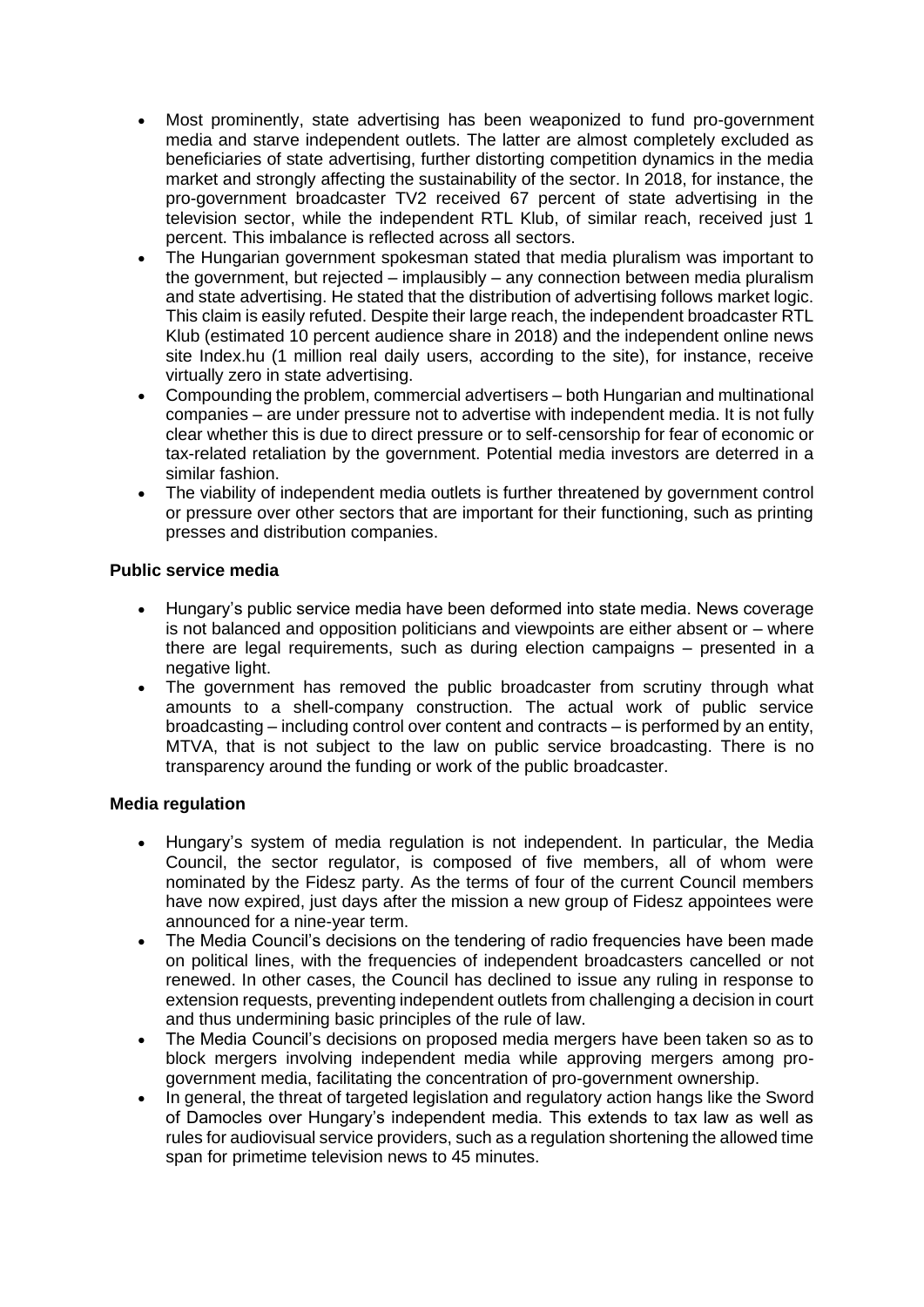• However, the government's spokesperson ruled out earlier-aired plans of establishing a highly controversial "chamber of journalists" with the power to determine who is a member of the profession, with all corresponding benefits.

# **Access to information**

• Independent journalists are subject to pervasive discrimination by the state when it comes to access to information. They are routinely denied access to publicly held information without explanation and excluded from official events. Public officials connected to the ruling party largely refuse communication and interviews with independent media.

# **Delegitimization of journalists and situation of precarity**

- Journalists working for independent media are publicly vilified, including on progovernment media, as opposition political activists, foreign agents, traitors or even as "Hungary-haters" or "non-Hungarians", as in the recent case of an anti-Semitic smear campaign. The claim that independent journalists are "political activists" was repeated by the Hungarian government's spokesperson.
- Female journalists note that gender is used as an additional excuse to diminish their critical work. Some also highlighted gender-based online harassment and reported receiving rape threats following reporting on sensitive topics.
- The instability of media ownership and the frequent political reversals of media owners have increased the precariousness of journalists, whose working conditions were already quite poor in Hungary.
- The economic instability of the sector, deliberately maintained by the public authorities, has resulted in journalists losing their jobs or leaving the profession.
- As a direct consequence of the establishment of the KESMA media conglomerate, a mass layoff of journalists and media professionals (200 workers) has been reported within the merged entity. Another consequence of the new conglomerate is the fact that hundreds of journalists employed by KESMA are no longer represented by a journalists' union, which accentuates their precariousness and their vulnerability to political and managerial pressure.
- The financial situation of many independent media outlets is highly precarious, increasing their vulnerability in the face of pressure. The search for a sustainable business model remains ongoing.
- Government pressure on the media has also succeeded in dividing the journalistic community, limiting solidarity among remaining independent journalists and media outlets as they fight for limited resources and audience share.

#### **Role of the EU**

- The failure of the European Union to intervene more forcefully at crucial moments in the progressive dismantling of media pluralism and media freedom in Hungary has strengthened the hand of the Hungarian authorities to further undermine the independent press.
- Although media freedom per se is not an explicit competence of the European Commission, it does have significant responsibility in the areas of competition law and state aid, both of which have been abused by Hungary to silence the media. The European Commission has not acted on at least two complaints in these areas, one regarding the state aid to the public broadcaster, filed in 2016, and one regarding state aid in the form of public advertising, filed in January 2019.
- The Council of the European Union is scheduled to hold a hearing on Article 7 proceedings against Hungary on 10 December. In September 2018, the European Parliament had voted in favour of triggering the infringement procedure against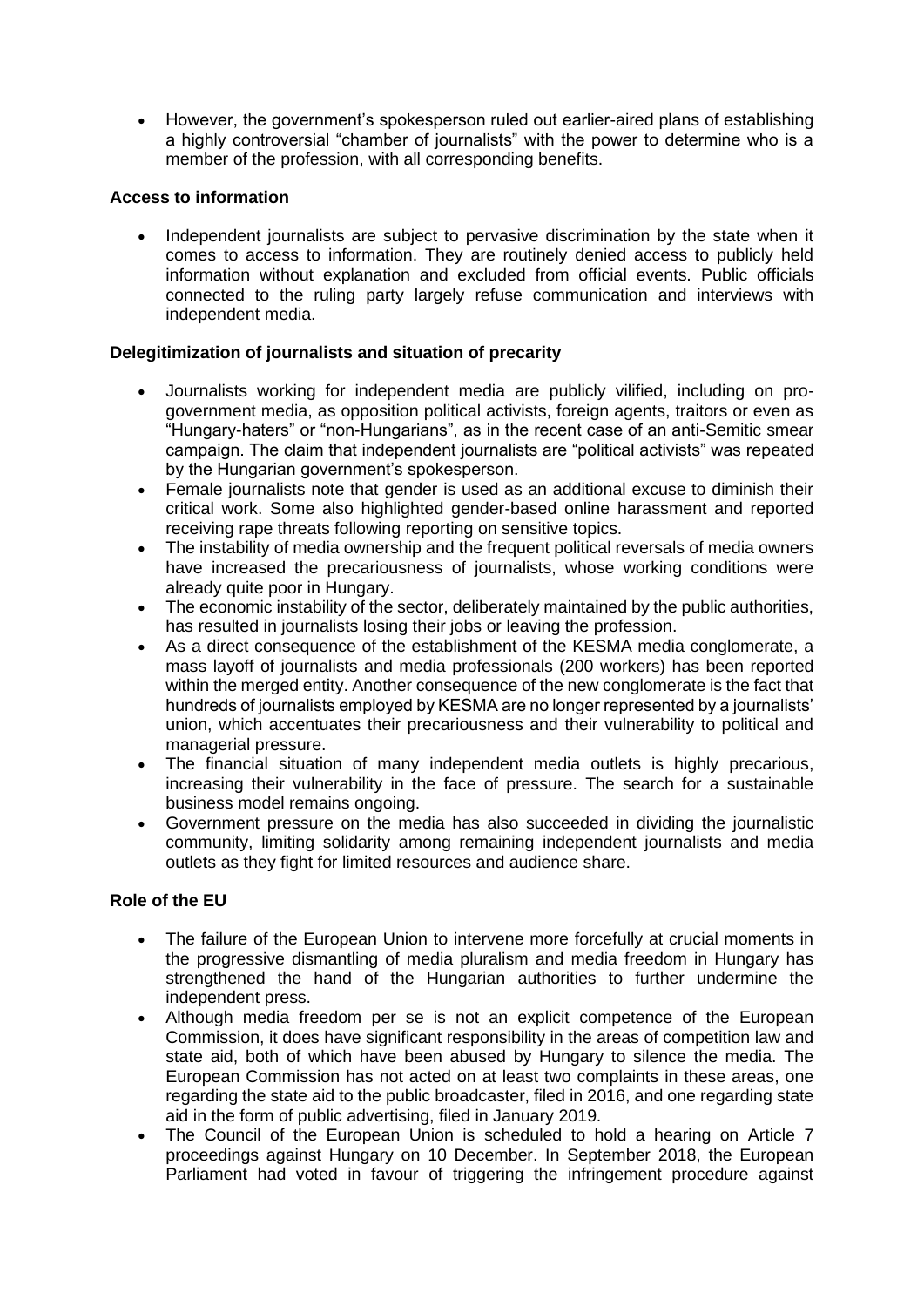Hungary (which could result in the suspension of its voting rights), for its failure to comply with EU core values, including freedom of expression.

• A separate proposal by the European Commission to set up a Rule of Law Review Cycle could lead to a strengthened capacity of EU institutions to hold member states to account for breaches of EU treaty values, including by linking this to the conditionality of EU funds – a move not supported by the Hungarian government.

### **URGENT RECOMMENDATIONS**

*To the Member States of the European Union and relevant EU Institutions:*

- Recognize the gravity of the media freedom situation in Hungary, which is unprecedented in an EU member state, and take all available measures to respond. The methods used in Hungary have not only gravely damaged the Hungarian public's right to information, but they are also already being exported to neighbouring countries, both existing EU member states and candidate countries.
- Condemn all attacks on journalists in Hungary, including pervasive anti-media rhetoric that delegitimizes journalists and journalism as an essential element of democracy.
- Make full use of competencies under competition and state aid law to address the deliberate distortions of competition in the media market in Hungary. This must include addressing the two existing complaints to the Commission for unlawful or incompatible state aid in the area of public service broadcasting and state advertising as well as prioritizing the handling of future complaints, as well as giving priority to future complaints.
- Monitor the independence of Hungary's media regulatory bodies according to the requirements of article 30(2) of the Audiovisual Media Services Directive.
- Closely monitor judicial independence in Hungary and ensure it is strengthened rather than weakened. The relative independence of local courts offers a rare remedy to independent journalists and media outlets to resist pressure against them.
- Continue and expand financial support to independent journalism in Hungary, especially investigative journalism. Such support should be tailored to the needs of journalists and should include core support, i.e., support for organisational and operational costs. This type of funding is essential for sustainable media pluralism in Hungary.
- Investigate any potential misuse of EU funds to undermine media pluralism and media freedom in Hungary.

#### *To the government of Hungary:*

- Recognize the importance of media freedom and media pluralism to democracy and take meaningful action to restore these values to the Hungarian media environment.
- Guarantee fair competition in media markets; limit ownership concentration; adopt measures to support market entry and the sustainability of the sector
- End the abuse of state resources, especially state-controlled advertising, to punish independent media outlets and reward pro-government media outlets.
- Restore proper governance to the public broadcaster (in particular ending the dual structure of Duna Media Service Provider and MTVA) and fully apply international standards to guarantee independence, accountability and transparency. Adhere to European Commission requirements on the provision of state aid to public service media (2009/C 257/01).
- Stop all legal and administrative harassment of the independent press.
- Guarantee the independence and transparency of the media regulator. Immediately cease regulatory practices designed to marginalize independent media or force them